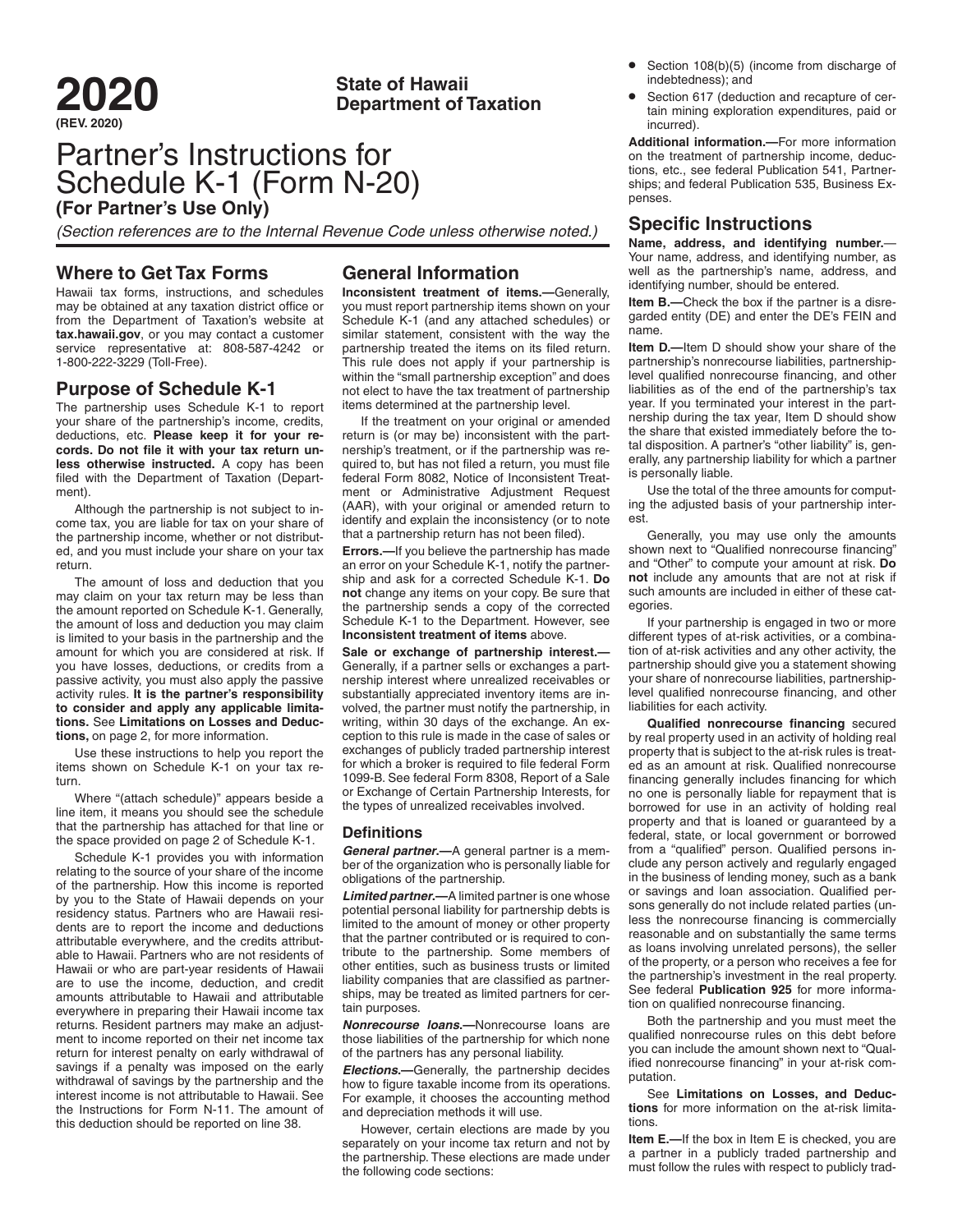ed partnerships. For additional information see the Instructions for federal Form 8582.

#### **Lines 1 - 38**

If you are an individual partner, take the amounts shown in column (b) and/or column (c) and enter them on the appropriate worksheet and/or lines of your tax return as indicated in column (d). If you are not an individual partner, report the amounts in column (c) as instructed on your tax return.

The line number references in column (d) are references to forms in use for calendar year 2020. If you file your tax return on a calendar year basis, but your partnership files a return for a fiscal year, you must enter the amounts shown in column (b) and/or column (c) on your tax return for the year in which the partnership's fiscal year ends.

If you have losses and deductions etc., from a prior year that were not deductible or usable because of certain limitations, such as the at-risk rules, they may be taken into account in determining your net income, loss, etc., for this year. However, do not combine the prior-year amounts with any amounts shown on this Schedule K-1 to get a net figure to report on any supporting schedules, statements, or forms (such as federal Schedule E, Supplemental Income and Loss) attached to your return. Instead, report the amounts on the attached schedule, statement, or form on a year-by-year basis.

If you have amounts, other than those shown on Schedule K-1, to report on federal Schedule E, enter each item on a separate line of Part II of Schedule E.

#### **Lines 1 - 3**

The amounts shown on lines 1 through 3 reflect your share of income or loss from partnership business or rental operations without reference to limitations on losses or adjustments that may be required of you because of (1) the adjusted basis of your partnership interest, (2) the amount for which you are at risk as determined under section 465, or (3) the passive activity limitations of section 469. Information on these provisions is given below.

#### **Limitations on Losses and Deductions Basis Rules**

Generally, you may **not** claim your share of a partnership loss (including capital loss) that is greater than the adjusted basis of your partnership interest at the end of the partnership's tax year.

Items which increase your basis are:

- Money and your adjusted basis in property contributed to the partnership.
- Your share of the partnership's income.
- Your share of the increase in the liabilities of the partnership (or your individual liabilities caused by your assumption of partnership liabilities).

Items which decrease your basis are:

- Money and the adjusted basis of property distributed to you.
- Your share of the partnership's losses.
- Your share of the decrease in the liabilities of the partnership (or your individual liabilities assumed by the partnership).

The above is not a complete list of items and factors which determine basis. See federal Publication 541 for a more complete discussion of how

to determine the adjusted basis of your partnership interest.

#### **At-Risk Rules**

Generally, if you have (1) a loss or other deduction from any activity carried on as a trade or business or for the production of income by the partnership and (2) amounts in the activity for which you are not at risk, you will have to complete federal Form 6198, At-Risk Limitations, to figure the allowable loss to report on your return.

The at-risk rules generally limit the amount of loss (including loss on disposition of assets) and other deductions (such as the section 179 expense deduction) that you can claim to the amount you could actually lose in the activity.

Generally, you are not at risk for amounts such as the following:

- Nonrecourse loans used to finance the activity, to acquire property used in the activity, or to acquire your interest in the activity, that are not secured by your own property (other than that used in the activity). See **Item D**, on page 1, for the exception for qualified nonrecourse financing secured by real property.
- Cash, property, or borrowed amounts used in the activity (or contributed to the activity, or used to acquire your interest in the activity) that are protected against loss by a guarantee, stop-loss agreement, or other similar arrangement (excluding casualty insurance and insurance against tort liability).
- Amounts borrowed for use in the activity from a person who has an interest in the activity, other than as a creditor, or who is related, under section 465(b)(3), to a person (other than yourself) having such an interest.

To help you complete federal Form 6198, the partnership should give you your share of the total pre-1976 losses from a section 465(c)(1) activity for which there existed a corresponding amount of nonrecourse liability at the end of the year in which the losses occurred. In addition, you should get a separate statement of income, expenses, etc., for each activity from the partnership.

#### **Passive Activity Limitations**

See the federal instructions for Schedule K-1 (Form 1065) for a discussion on passive activity limitations.

# **Line-by-Line Instructions**

In general, for Form N-11 filers, if your federal Schedule K-1 (Form 1065) and Hawaii Schedule K-1 (Form N-20) are different, the necessary adjustments are to be made in the Hawaii Additions Worksheet and/or Hawaii Subtractions Worksheet in the Form N-11 Instructions.

#### **Income**

**Line 1. Ordinary income (loss) from trade or business activities.—**The amount reported for line 1 is your share of the ordinary income (loss) from the trade or business activities of the partnership. Generally, where you report this amount depends on whether or not the amount is from an activity that is a passive activity to you. If you are an individual partner filing your 2020 Form N-15, find your situation in the following guide and report your line 1 income (loss) as instructed, after applying the basis and at-risk limitations on losses:

**1.** Report line 1 income (loss) from partnership trade or business activities in which you materially participated on Form N-15, line 17.

- **2.** Report line 1 income (loss) from partnership trade or business activities in which you did not materially participate, as follows:
	- **a.** If income is reported on line 1, report the income on Form N-15, line 17. However, if the box in Item E is checked, report the income following the rules for **Publicly traded partnerships** discussed in the federal instructions for Schedule K-1 (Form 1065).
	- **b.** If a loss is reported on line 1, report the loss following the instructions for federal Form 8582, to determine how much of the loss can be reported on Form N-15, line 17. However, if the box in Item E is checked, report the loss following the rules for **Publicly traded partnerships**  discussed in the federal instructions for Schedule K-1 (Form 1065).

**Line 2. Income or loss from rental real estate activities.—**Generally, the income (loss) reported on line 2 is a passive activity amount for all partners. There is an exception, however, for losses from a qualified low-income housing project. The loss limitations of section 469 do not apply to qualified investors in qualified low-income housing projects. The partnership will have attached a schedule for line 2 to identify such amounts, if applicable.

Use the following instructions to determine where to enter a line 2 amount:

- **1.** If you have a loss (other than from a qualified low-income housing project) on line 2 and you meet **all** of the following conditions, enter the loss on Form N-15, line 17:
	- **a.** You determined that you actively participated in the partnership rental real estate activities. (See **Special allowance for a rental real estate activity** discussed in the federal instructions for Schedule K-1 (Form 1065).)
	- **b.** Rental real estate activities with active participation were your only passive activities.
	- **c.** You have no prior year unallowed losses from these activities.
	- **d.** Your total loss from the rental real estate activities was not more than \$25,000 (not more than \$12,500 if married filing separately and you lived apart from your spouse all year).
	- **e.** If you are a married person filing separately, you lived apart from your spouse all year.
	- **f.** You have no current or prior year unallowed credits from a passive activity.
	- **g.** Your modified adjusted gross income was not more than \$100,000 (not more than \$50,000 if married filing separately and you lived apart from your spouse all year).
	- **h.** Your interest in the rental real estate activity was **not** held as a limited partner.
- **2.** If you have a loss on line 2 (other than from a qualified low-income housing project), and **you do not meet** all of the conditions in **1** above, report the loss following the instructions for federal Form 8582 to determine how much of the loss can be reported on Form N-15, line 17. However, if the box in Item E is checked, report the loss following the rules for **Publicly traded partnerships** discussed in the federal instructions for Schedule K-1 (Form 1065).
- **3.** If you are a qualified investor reporting a qualified low-income housing project loss, report the loss on Form N-15, line 17.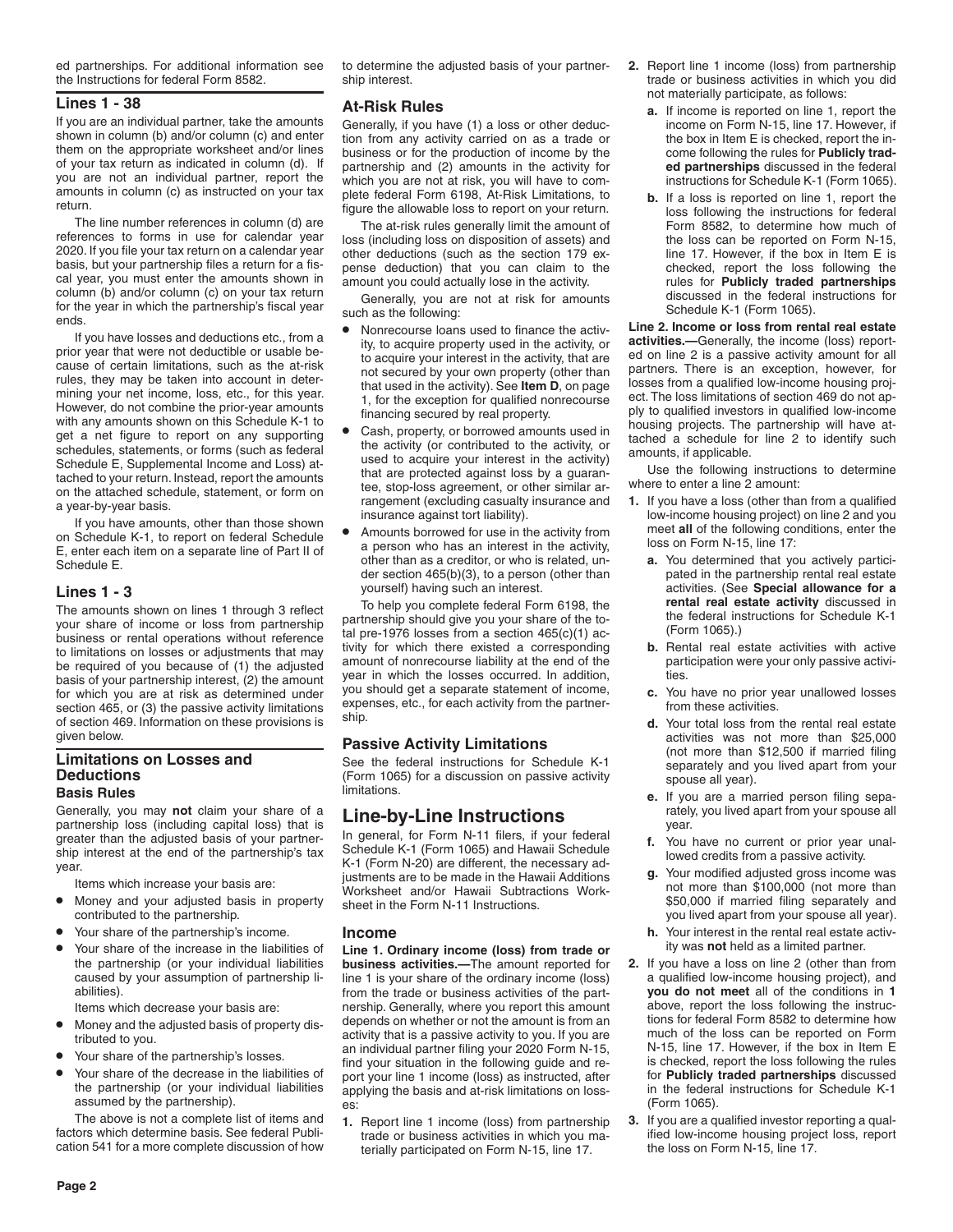**4.** If you have income on line 2, enter the income on Form N-15, line 17. However, if the box in Item E is checked, report the income following the rules for **Publicly traded partnerships** discussed in the federal instructions for Schedule K-1 (Form 1065).

**Line 3. Income or loss from other rental activities.—**The amount on line 3 is a passive activity amount for all partners. Report the income or loss as follows:

- **1.** If line 3 is a loss, report the loss following the instructions for federal Form 8582. However, if the box in Item E is checked, report the loss following the rules for **Publicly traded partnerships** discussed in the federal instructions for Schedule K-1 (Form 1065).
- **2.** If income is reported on line 3, report the income on Form N-15, line 17. However, if the box in Item E is checked, report the income following the rules for **Publicly traded partnerships** discussed in the federal instructions for Schedule K-1 (Form 1065).

**Line 4. Guaranteed payments.—**Generally, amounts on this line are not passive income and should be reported on Form N-15, line 17.

#### **Portfolio Income (loss)**

Income or loss referred to as "portfolio" income or loss in these instructions is not part of a passive activity subject to the rules of section 469. Portfolio income includes interest, dividend, and royalty income, and gain or loss on the sale of property held for investment.

**Line 5. Interest.—**Include the amount in the Interest Worksheet in the Form N-15 Instructions.

**Line 6. Ordinary Dividends.—**Include the amount on Form N-15, line 9.

**Line 7. Royalties.—**Include the amount on Form N-15, line 17.

**Line 8. Net short-term capital gain (loss).—**Include the amount in the Capital Gain/Loss Worksheet in the Form N-11 Instructions or Form N-15 Instructions.

**Line 9. Net long-term capital gain (loss).—**Include the amount in the Capital Gain/Loss Worksheet in the Form N-11 Instructions or Form N-15 instructions.

**Line 10. Net IRC section 1231 gain (loss).—** The amount on line 10 is generally a passive activity amount if it is from a rental activity or a trade or business activity in which you did not materially participate.

- If the amount is not from a passive activity, report it on line 2, column (g) or (h), whichever is applicable, of Schedule D-1, Sales of Business Property. You do not have to complete the information called for in columns (b) through (f). Write "From Schedule K-1 (Form N-20)" across these columns.
- If gain from a passive activity is reported on line 10, report the gain on line 2, column (h), of Schedule D-1 and be sure to see **Passive Loss Limitations** in the Instructions for Schedule D-1.
- If a loss from a passive activity is reported on line 10, see **Passive Loss Limitations** in the Instructions for Schedule D-1. You will need to use federal Form 8582 to determine how much of the loss is allowed on Schedule D-1. However, if the box in Item E is checked, report the loss following the rules for **Publicly traded partnerships** discussed in the federal instructions for Schedule K-1 (Form 1065).

**Line 11. Other income (loss).—**Amounts on this line are other items of income, gain, or loss not included on lines 1 through 10. The partnership should give you a description and the amount of your share for each of these items.

Report loss items which are passive activity amounts to you following the instructions for federal Form 8582. However, if the box in Item F is checked, report the loss following the rules for **Publicly traded partnerships** discussed in the federal instructions for Schedule K-1 (Form 1065).

Report income or gain items which are passive activity amounts to you as instructed below. If, in addition to this passive activity income or gain, you have passive activity losses from any source, also report the passive activity income or gain on federal Form 8582.

The instructions given below tell you where to report line 11 items if such items are **not** passive activity amounts.

Line 11 items may include the following:

- Partnership gains from disposition of farm recapture property (see Schedule D-1) and other items to which section 1252 applies.
- Recoveries of bad debts, prior taxes, and delinquency amounts (section 111). Report these amounts on Form N-15, line 19.
- Gains and losses from wagering (section 165(d)).
- Any income, gain, or loss to the partnership under section 751(b). Report this amount on Schedule D-1, line 11.
- Specially allocated ordinary gain (loss). Report this amount on Schedule D-1, line 11.
- Net gain (loss) from involuntary conversions due to casualty or theft. The partnership will give you a schedule that shows the amounts to be entered on federal Form 4684, Casualties and Thefts, Section B, Part II, line 34, columns  $(b)(i)$ ,  $(b)(ii)$ , and  $(c)$ .

#### **Deductions**

**Line 12. Charitable contributions.—**The partnership will give you a schedule that shows which contributions were subject to the 50%, 30%, and 20% limitations.

If property other than cash is contributed and if the claimed deduction for one item or group of similar items of property exceeds \$5,000, the partnership is required to give you a copy of federal Form 8283, Noncash Charitable Contributions, to attach to your tax return. **Do not** deduct the amount shown on this form. It is the partnership's contribution. Instead, deduct the amount shown on line 12 of your Schedule K-1 (Form N-20).

If the partnership provides you with information that the contribution was property other than cash and does not give you a federal Form 8283, see the Instructions for Form 8283 for filing requirements. Do not file federal Form 8283 unless the total claimed deduction for all contributed items of property exceeds \$500.

Charitable contribution deductions are not taken into account in figuring your passive activity loss for the year. Do not enter them on federal Form 8582.

Include the amount on line 12 in the Itemized Deduction Worksheet, Worksheet A-4 — Gifts to Charity, in the Form N-11 Instructions; or in the Itemized Deduction Worksheet - For Nonresidents, Worksheet NR-4 — Gifts to Charity, in the Form N-15 Instructions; or in the Itemized Deduction Worksheet - For Part-Year Residents, Worksheet PY-4 - Gifts to Charity, in the Form N-15 Instructions.

**Line 13. Expense deduction for recovery property.—**Use this amount, along with the total cost of section 179 property placed in service during the year from other sources, to complete Part I of federal **Form 4562,** Depreciation and Amortization. Use Part I of federal Form 4562 to figure your allowable section 179 expense deduction from all sources. Report the amount on line 12 of federal Form 4562 allocable to a passive activity from the partnership following the instructions for federal Form 8582. However, if the box in Item E is checked, report this amount following the rules for **Publicly traded partnerships,** discussed in the federal instructions for Schedule K-1 (Form 1065). If the amount is not a passive activity deduction, include it on Form N-15, line 19.

Please note that Hawaii has not adopted changes to federal tax law relating to the increase of the section 179 deduction for enterprise zone businesses and "bonus" depreciation.

**Line 14. Deductions related to portfolio income.—**Amounts entered on this line are the expenses (other than investment interest expense and section 212 expenses from a REMIC) paid or incurred to produce portfolio income. These deductions are not taken into account in figuring your passive activity loss for the year. Do not enter them on federal Form 8582. Generally, include these amounts in the Itemized Deduction Worksheet, Worksheet A-6 — Miscellaneous Deductions, in the Form N-11 Instructions; or in the Itemized Deduction Worksheet - For Nonresidents, Worksheet NR-6 — Miscellaneous Deductions, in the Form N-15 Instructions; or in the Itemized Deduction Worksheet - For Part-Year Residents, Worksheet PY-6 — Miscellaneous Deductions, in the Form N-15 Instructions.

**Line 15. Other deductions.—**Amounts on this line are other deductions not included on lines 12, 13, and 14, such as:

• Itemized deductions other than those reported on line 14.

**Note:** *If there was a gain (loss) from a casualty or theft to property not used in trade or business or for income-producing purposes, the partnership will notify you. You will have to complete your own federal Form 4684.*

- Any penalty on early withdrawal of savings.
- Soil and water conservation expenditures (section 175).
- Expenditures for the removal of architectural and transportation barriers to the elderly and disabled that the partnership has elected to treat as a current expense (section 190).
- Any amounts paid during the tax year for insurance that constitutes medical care for you, your spouse, and your dependents.
- Payments made on your behalf to an IRA, Keogh, or a Simplified Employees Pension (SEP) plan. See the Instructions for Form N-15 as to payments to a Keogh or SEP plan. If the payments to a Keogh plan were to a defined benefit plan, the partnership should give you a statement showing the amount of the benefit accrued for the tax year.
- Interest expense allocated to debt-financed distributions. The manner in which you report such interest expense depends on your use of the distributed debt proceeds. See Notice 89-35, 1989-1 C.B. 675, for details.
- Interest paid or accrued on debt properly allocable to your share of a working interest in any oil or gas property (if your liability is not limited). If you did not materially participate in the oil or gas activity, this interest is investment interest reportable as described below; otherwise, it is trade or business interest.